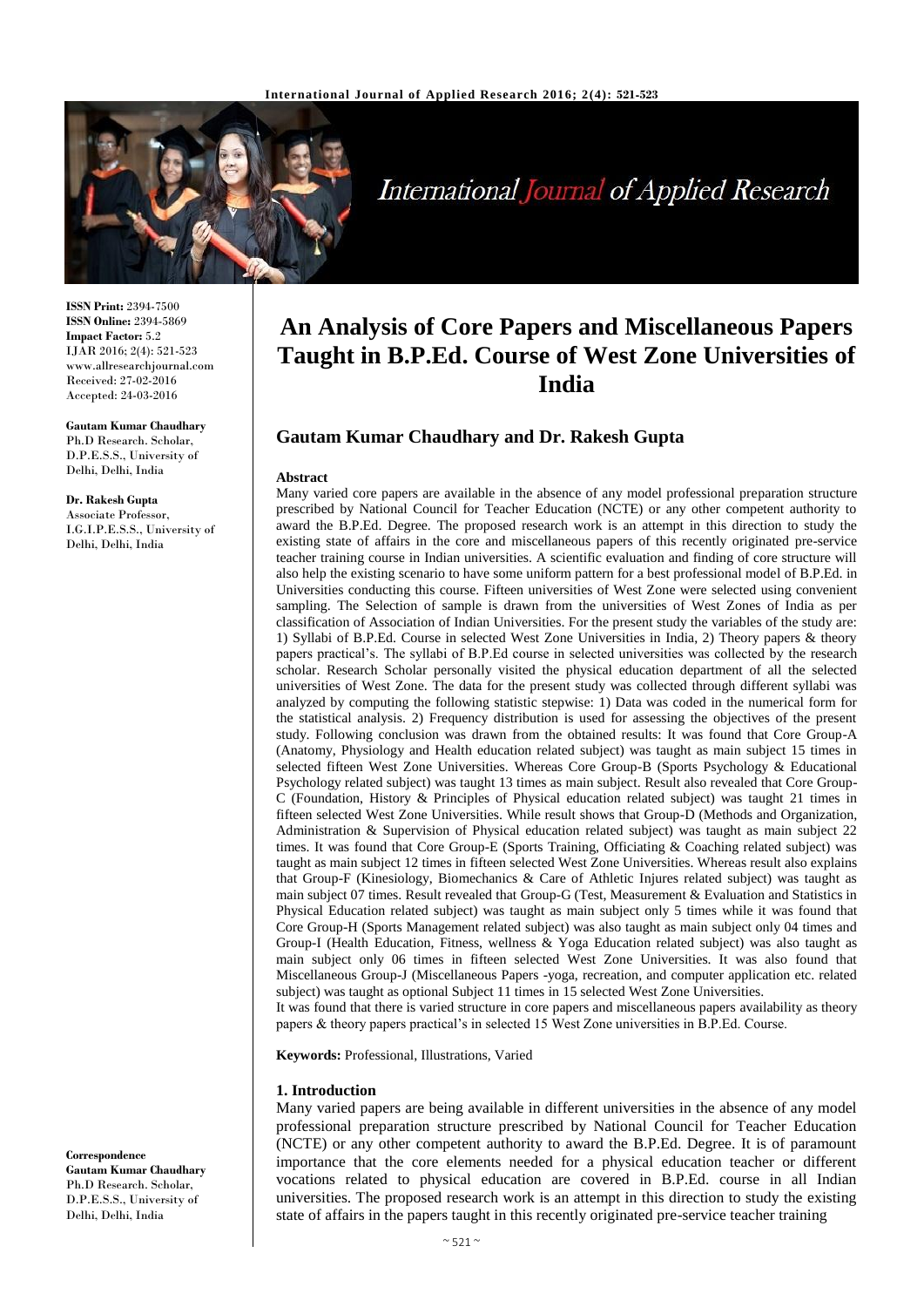course in Indian universities. If some model professional preparation course is made available scientifically, many universities which are yet to start B.P.Ed. course will also be benefitted. In addition a scientific evaluation and finding of core structure will also help the existing scenario to have some uniform pattern for a best professional model of B.P.Ed. in Universities conducting this course.

# **Sources of the Data**

The present study is based upon the Course structure and syllabi of B.P.Ed. in selected Universities of West Zone in India. Fifteen universities of West Zone were selected using convenient sampling. The Selection of sample is drawn from the universities of West Zones of India as per classification of Association of Indian Universities.

## **West Zone Universities**

### **1. Chhattisgarh**

- a. Guru Ghasidas University, Bilaspur
- b. Pandit Ravi Shanker University, Raipur

## **2. Goa**

a. Goa University, Goa

# **3. Gujarat**

- a. Gujarat University, Ahmadabad
- b. Gujarat Vidyapith, Gujarat

## **4. Madhya Pradesh**

- a. Barkatullah University, Bhopal
- b. Devi Ahilya Vishwavidhyalaya, Indore
- c. Jiwaji University, Gwalior
- d. Rani Durgavati Vishwavidyalaya, Jabalpur

# **5. Maharashtra**

- a. Amravati University, Amravati
- b. Pune University, Pune
- c. Rashtrasant Tukadoji Maharaj Nagpur University, Nagpur
- d. Swami Raman and Teerth Marathwada University, Nanded

# **6. Rajasthan**

- a. Mohan Lal Sukhadia University, Udaipur
- b. University of Rajasthan, Raipur

# **Selection of Variables**

For the present study, the selection of the variables is made in light of a study on syllabi of B.P.Ed.in selected Indian Universities under the following variables/components which are:

1) Syllabi of B.P.Ed. Course in selected Universities in India.

2) Core Papers and Miscellaneous Paper taught as theory papers & theory papers practical's.

# **Criterion Measures**

The syllabi of B.P.Ed course in selected universities was collected by the Research scholar. Research Scholar personally visited the physical education department of all the selected universities of West Zone in order to gain information related to the research work and obtained the syllabi of the B.P.Ed one year course. Keeping in mind the variables selected for the study guidelines for analyzing the data were framed.

# **1. Collection of the Data**

Data were collected from the course structure & Syllabi of B.P.Ed in selected total 15 Indian Universities of West Zones.

# **Statistical Analysis**

The data for the present study was collected through different syllabi was analyzed by computing the following statistic stepwise:

- 1) Data was coded in the numerical form for the statistical analysis.
- 2) Descriptive statistics of the collected data were made.
- 3) Frequency distributions were used for assessing the objectives of the present study.

# **2. Result & Discussion**

On the basis of finding research scholar found that there were many similar subjects were taught with different names in different universities. So Research scholar has decided to club the similar subjects in specific groups of those subjects. It was found that 82 different subjects were taught in different selected universities to whom research scholar has divided in 10 subject specific groups on the basis of similar contents. In which 9 were core subjects and 1 elective group were made.

**S.No. Category Core Papers of B.P.Ed. Frequency West Zone** 1. A Anatomy, Physiology and Health education **15** 2. B Sports Psychology & Educational Psychology **13** 3. C Foundation, History & Principles of Physical Ed. **21** 4. D Methods and Organization, Administration & Supervision of Physical Ed. **22** 5. E Sports Training, Officiating & Coaching **12** 6. F Kinesiology, Biomechanics & Care of Athletic Injures **07** 7. G Test, Measurement & Evaluation and Statistics in Physical Ed. **05** 8. H Sports Management **04** 9. I Health Education, Fitness, wellness & Yoga Education **06** 10. J Miscellaneous Papers (yoga, recreation, computer application etc.) **11**

**Table: 1:** Core Papers and Miscellaneous Papers are taught in Selected 15 North Zone and 15 West Zone Universities

The table no. 1 depicts that how many times in total Core Papers and Miscellaneous Papers are taught as main subjects and optional subjects offered in B.P.Ed. course as together in selected 15 West Zone Indian Universities.

These core papers were chosen from 72 different papers title's offered by 15 selected Universities and made in two groups, one is Core Group and another is Miscellaneous Group. In Core Group there are nine in numbers (Core